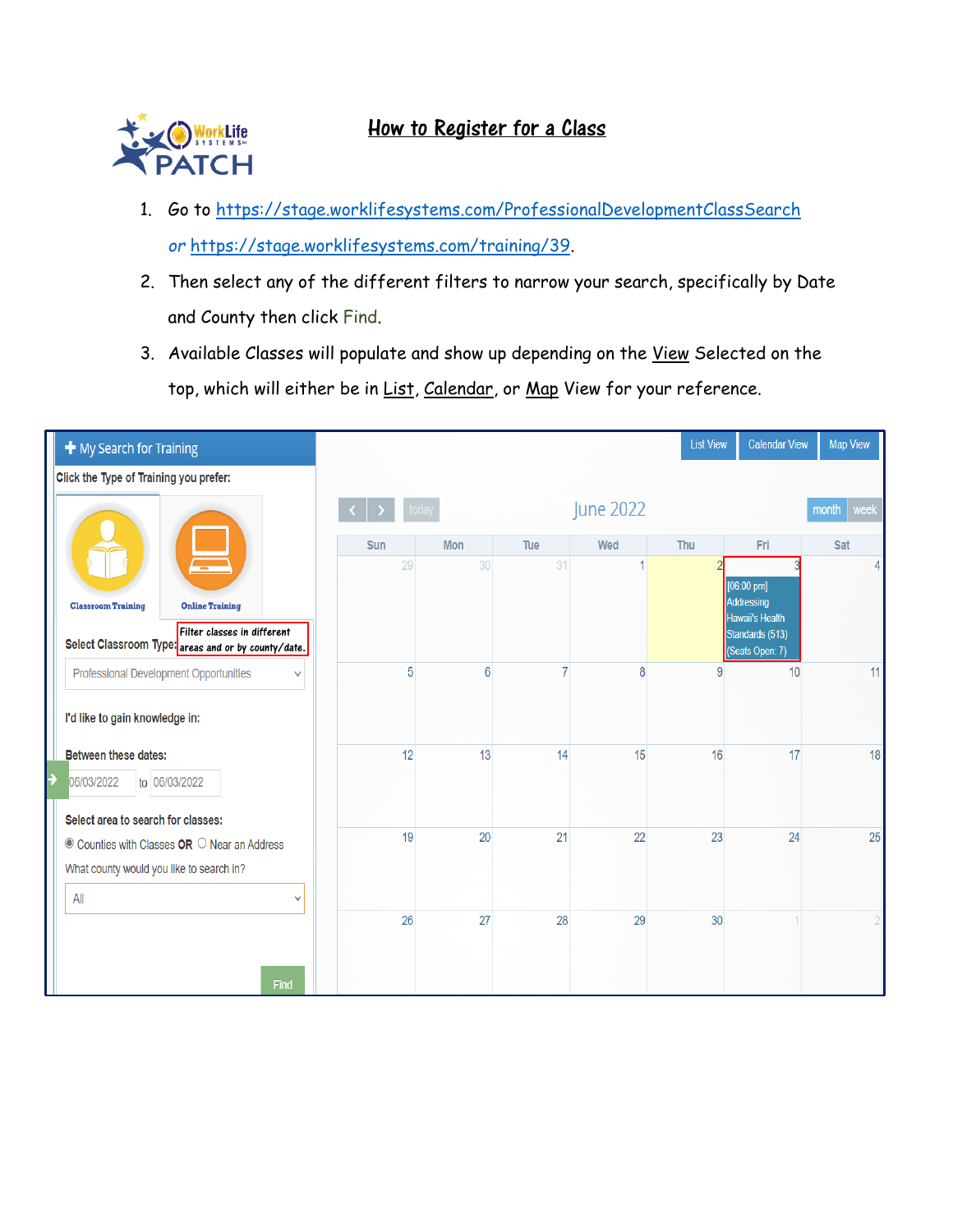# 4. Select Class Date to View Class Details and Register.

| <b>View Class Details</b>                                                                                                        | $>\,$                                                                                                                                                                                                                                             |
|----------------------------------------------------------------------------------------------------------------------------------|---------------------------------------------------------------------------------------------------------------------------------------------------------------------------------------------------------------------------------------------------|
| PATCH<br>Trainer Name: TBA-To Be Announced<br>Email: gsayers@patch-hi.org<br>Phone: (808)833-6866                                | <b>Addressing Hawaii's Health Standards (513)</b><br>06/03/2022                                                                                                                                                                                   |
| <b>Building Name:</b><br>Oahu PATCH Training Room<br><b>Description:</b><br>(Class 6 of 10)                                      | Address:<br>560 N. Nimitz Highway Ste. 218, Honolulu, HI<br>96817<br>An overview of Hawaii State regulations pertaining to health standards for family child care homes. (HSN, SA1 - 3hrs) (HS - 3hrs) Basic FCC Series                           |
| <b>Class Type:</b><br>Classroom<br>Age Impacted:<br>3-5 Years Preschool<br>Organizer:                                            | <b>Core Competence:</b><br><b>Health and Safety</b>                                                                                                                                                                                               |
| <b>Gina Sayers</b><br><b>Start Date:</b><br>06/03/2022<br><b>Start Time:</b>                                                     | <b>End Date:</b><br>06/03/2022<br><b>End Time:</b>                                                                                                                                                                                                |
| 06:00 pm<br><b>Location Details:</b><br>Capacity:                                                                                | 09:00 pm<br>Training will be held in the conference room next to the PATCH office. Parking available on site.<br><b>Total Class Hours:</b>                                                                                                        |
| 7 (Seats Open: 7)                                                                                                                | 3.00                                                                                                                                                                                                                                              |
| Notes:<br>Please complete a self-care wellness check 1 day prior to attending a training on-site.<br><b>Class Fee:</b><br>\$5,00 | <b>Payment Information:</b><br>*Each class requires a \$5.00 refundable<br>registration deposit fee. Registration is<br>pending until registration deposit is received.<br>Call your local PATCH Training Office for<br>details and confirmation. |
|                                                                                                                                  | <b>O</b> Cancel<br>Register                                                                                                                                                                                                                       |

# 5. Register for Class by first selecting one option in the drop down menu, I am a:

| Register for this Class                                                               |                                                                                                                                                                                                                                                                                |                 |  |  |  |  |
|---------------------------------------------------------------------------------------|--------------------------------------------------------------------------------------------------------------------------------------------------------------------------------------------------------------------------------------------------------------------------------|-----------------|--|--|--|--|
| Addressing Hawaii's Health Standards (513)<br>06/03/2022                              |                                                                                                                                                                                                                                                                                |                 |  |  |  |  |
| l am a: *<br>Please select<br>Please select<br><b>Program Registering Staff</b>       | Please Note: For New Trainee's, ex. Potential Providers-FCC, or<br>trainees not associated with a school or license ID, such as Parents,<br>Foster Parents, and all Others please select Interested Consumer.<br>*All other options will require a license ID to be entered to |                 |  |  |  |  |
| Staff of a Child Care Program<br>Family Child Care Home<br><b>Interested Consumer</b> | complete registration. Trainee's may search for their school or<br>license ID if applicable. (See example 5a and pictures #1-5.)                                                                                                                                               | <b>@</b> Cancel |  |  |  |  |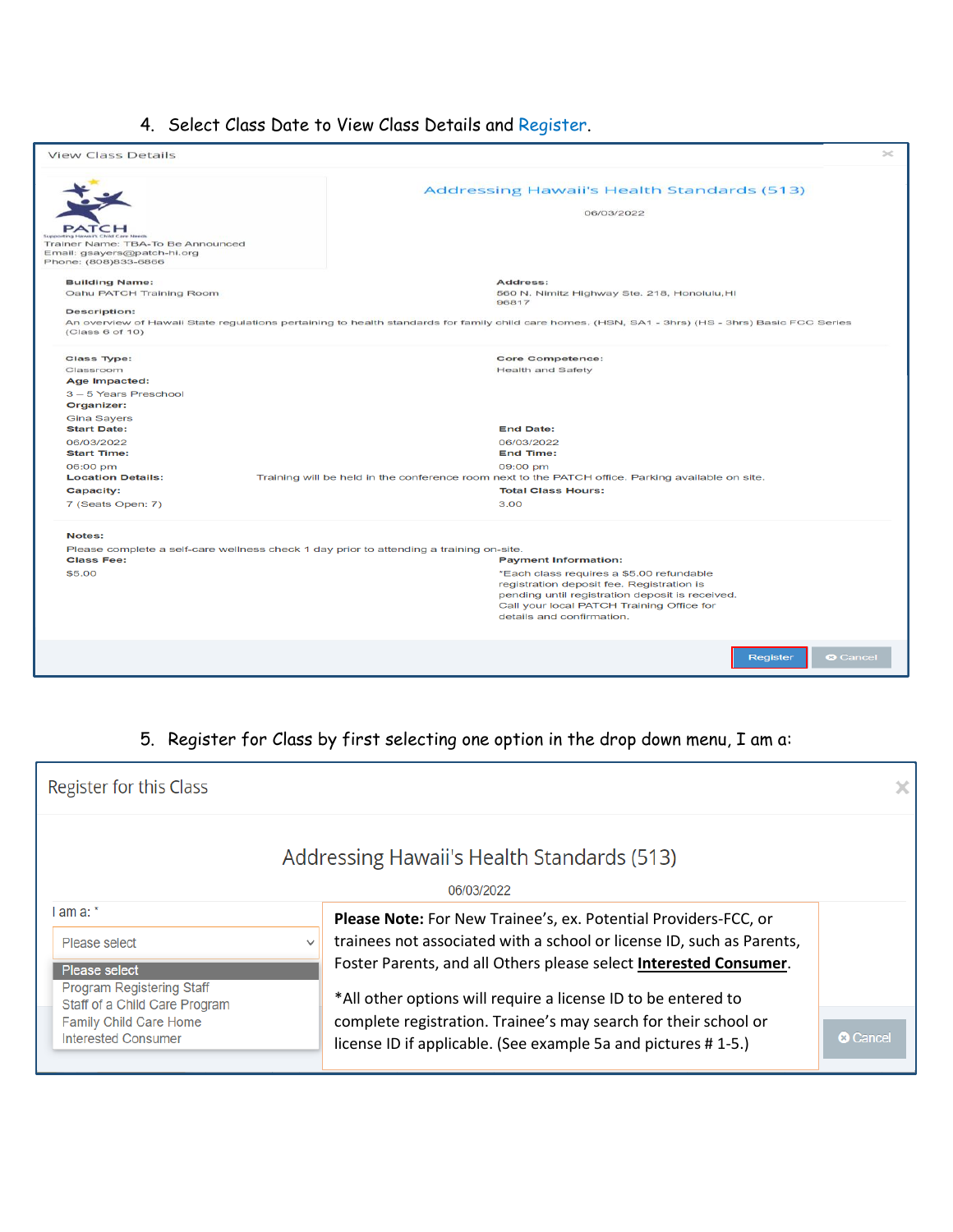#### 5a. Other options that require a Provider License ID are pictured below.